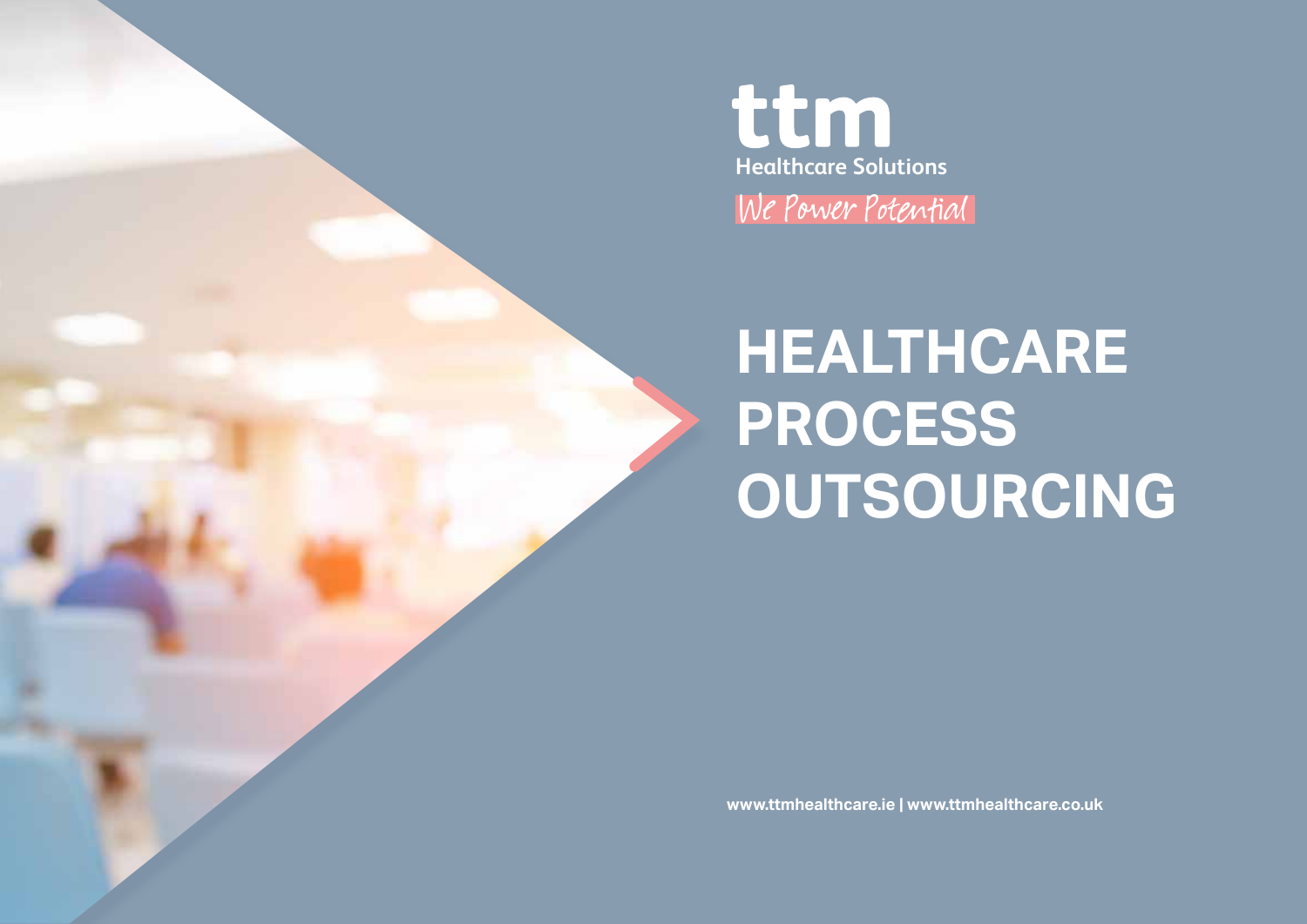## **Healthcare Process Outsourcing**

**In the highly specialised world of healthcare, TTM stands proud as the proven provider of end-to-end healthcare process outsourcing, supporting our partners internal processes and teams.** 

Healthcare Process Outsourcing (HPO) allows you, our partners, to outsource your noncore activities to TTM's expert teams who specialise in providing **Healthcare Workforce Solutions**, **Healthcare Business Process Outsourcing** and **Clinical & Administrative Healthcare Services.**

TTM bring our expertise, experience and extraordinary passion for the healthcare sector, to take care of essential back- and front-end processes and tasks – leaving teams like yours free to focus on what they do best: building and growing your services. When you partner with our HPO division, we bring an agile, insights driven, results focused approach to each project. We work as an extension of your organisation, applying deep healthcare intelligence, world class tools, and over 20 years of extensive industry expertise. Our solutions are designed to help you respond to the changing needs of your organisation – harnessing increased cost and productivity efficiencies and accelerating outcomes.

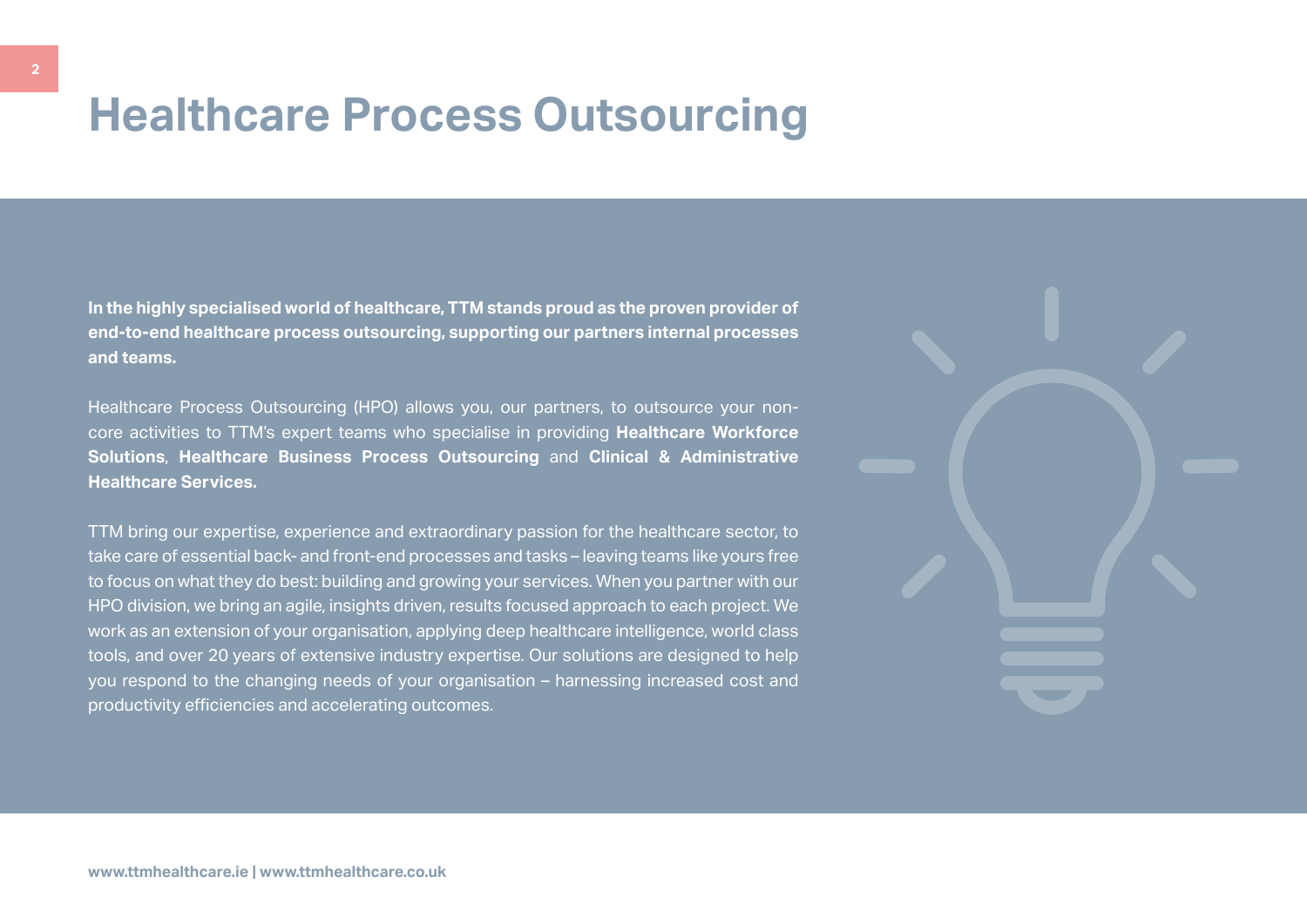## **Our Solutions**

### **Healthcare Workforce Solutions**



Equipping you with the expertise of on-demand recruitment teams that will manage and improve your recruitment process through our Recruitment Process Outsourcing (RPO) and Managed Service Provision (MSP) service offerings.

### **Healthcare Business Process Outsourcing**



We partner with you, to relieve you of your administrative burden. From compliance outsourcing, preemployment checks, to managing your waiting lists and providing back-office processing functions – we offer flexible and scalable administrative outsourcing solutions.

### **Clinical & Administrative Healthcare Services**



Providing specific bespoke services helping reduce your processing times and waiting lists. Our specialised team of Clinical Therapists and Administrators conduct necessary assessments and complete reports, ensuring your organisation meets all statutory obligations. We also provide a quality client- centred Occupational Health Screening service, customised for your specific requirements.

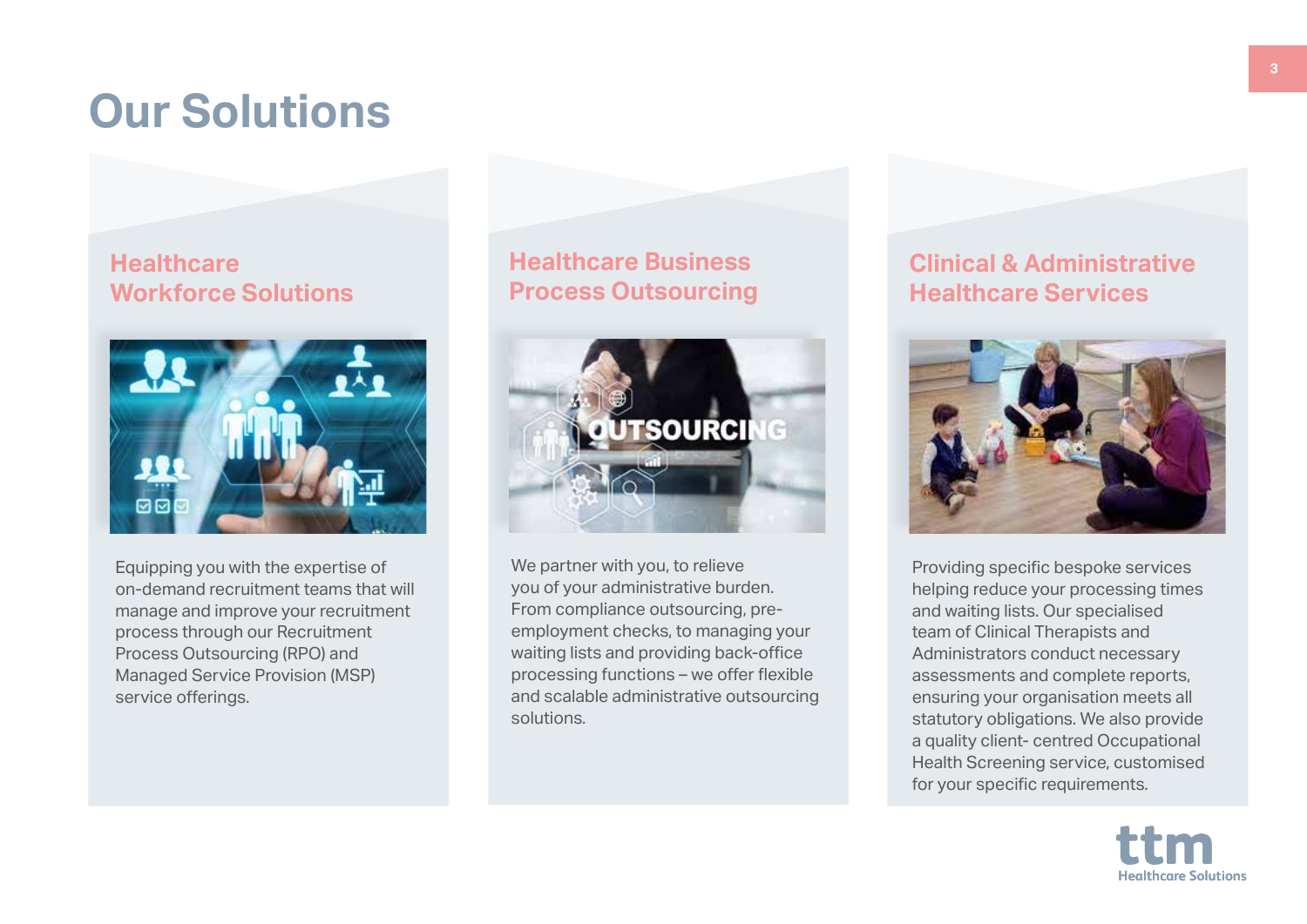## **Healthcare Process Outsourcing**  – The Benefits

- Partnering with HPO allows you to focus on **internal efficiencies.** By minimising organisational complexities, you leave your team free to focus on their core outputs and maximise their productivity.
- Access the **insight-led expertise and experience** of our specialists in each area of healthcare outsourcing.
- **Stay competitive** by securing innovative, progressive, and best-practice solutions and technologies.
- **• Improve your response times** and speed to market.
- Harness **time and cost-efficiencies** that translate to your bottom line.
- Clear your way to keeping your sights firmly on your **longer-term vision and strategies.**

**www.ttmhealthcare.ie | www.ttmhealthcare.co.uk**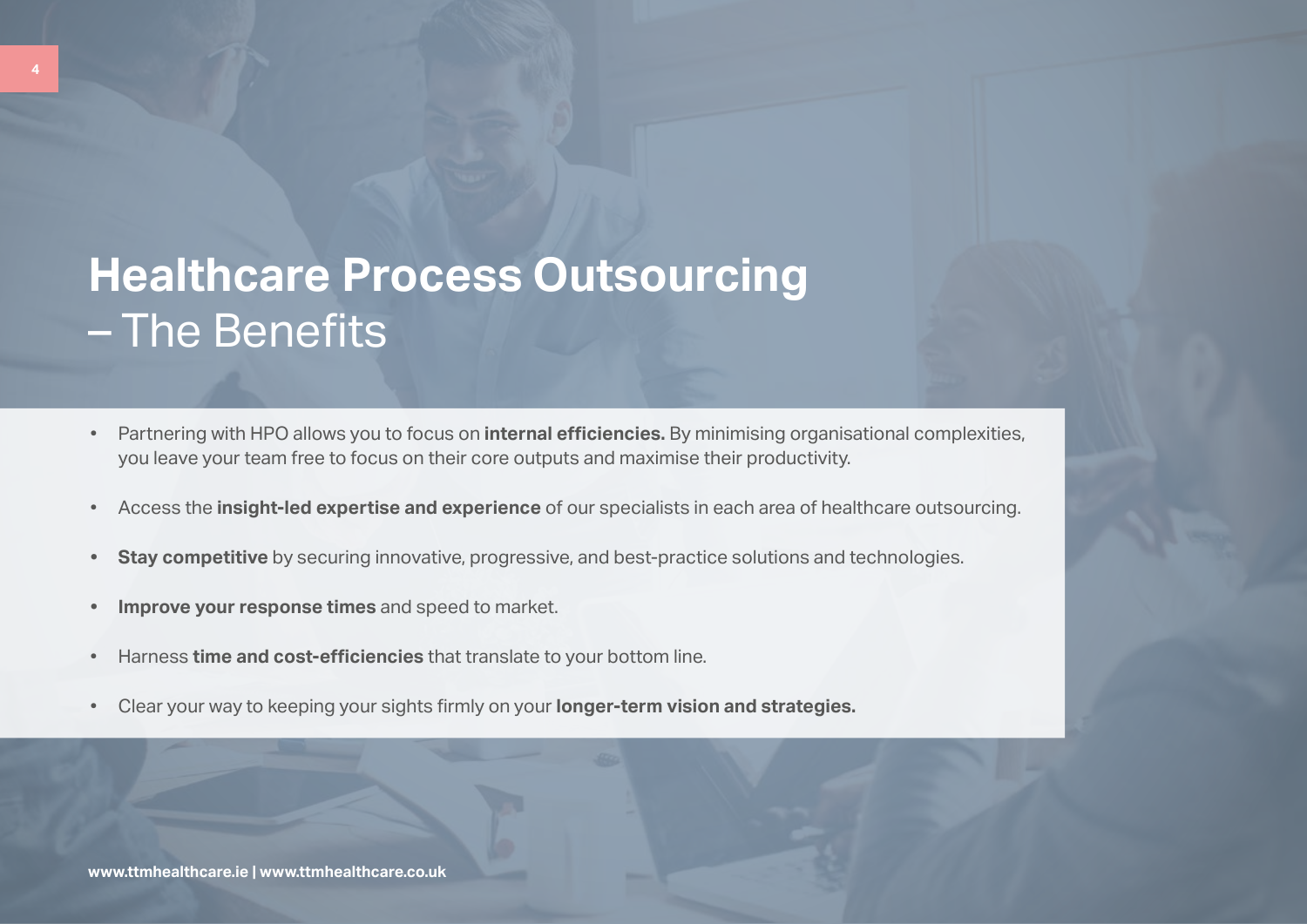### **Healthcare** Workforce Solutions



**As Ireland's largest specialist healthcare talent management company, we see that the world of healthcare is changing. Now more than ever, people power and access to high-quality talent gives your organisation its defining edge and is mission critical.** 

### **RECRUITMENT PROCESS OUTSOURCING (RPO)**

This solution gives you the freedom of outsourcing some or all your recruitment process to TTM Healthcare Solutions – freeing up your key people to do what they do best.

We can take control of the design, management and execution of your recruitment campaigns – from sourcing to onboarding, with our 'white label' approach, meaning your recruitment is carried out under your brand, not ours. We slot into your organisation, using your systems, tools and methodologies and all people placed are employed by you, not by TTM. We can combine your short-term staffing needs with specific, customised requirements as well as larger turnkey hiring.

### **Our RPO solutions include:**

- **• Full Cycle Recruitment:** A bespoke, scalable, and continuous option for companies that need to outsource the entire hiring process
- **• Project RPO:** Support clients on a specific project basis with deadlines in place for the delivery of the service
- **• On Demand Recruitment Team:** Can work when and for as long as you require, providing flexibility for your budget or deadlines and supplementing your recruitment team
- **• Managed Service Provision (MSP):** Our service option that manages your temporary, agency, limited company contractor or other contingent staff needs, giving access to skilled, top talent on demand

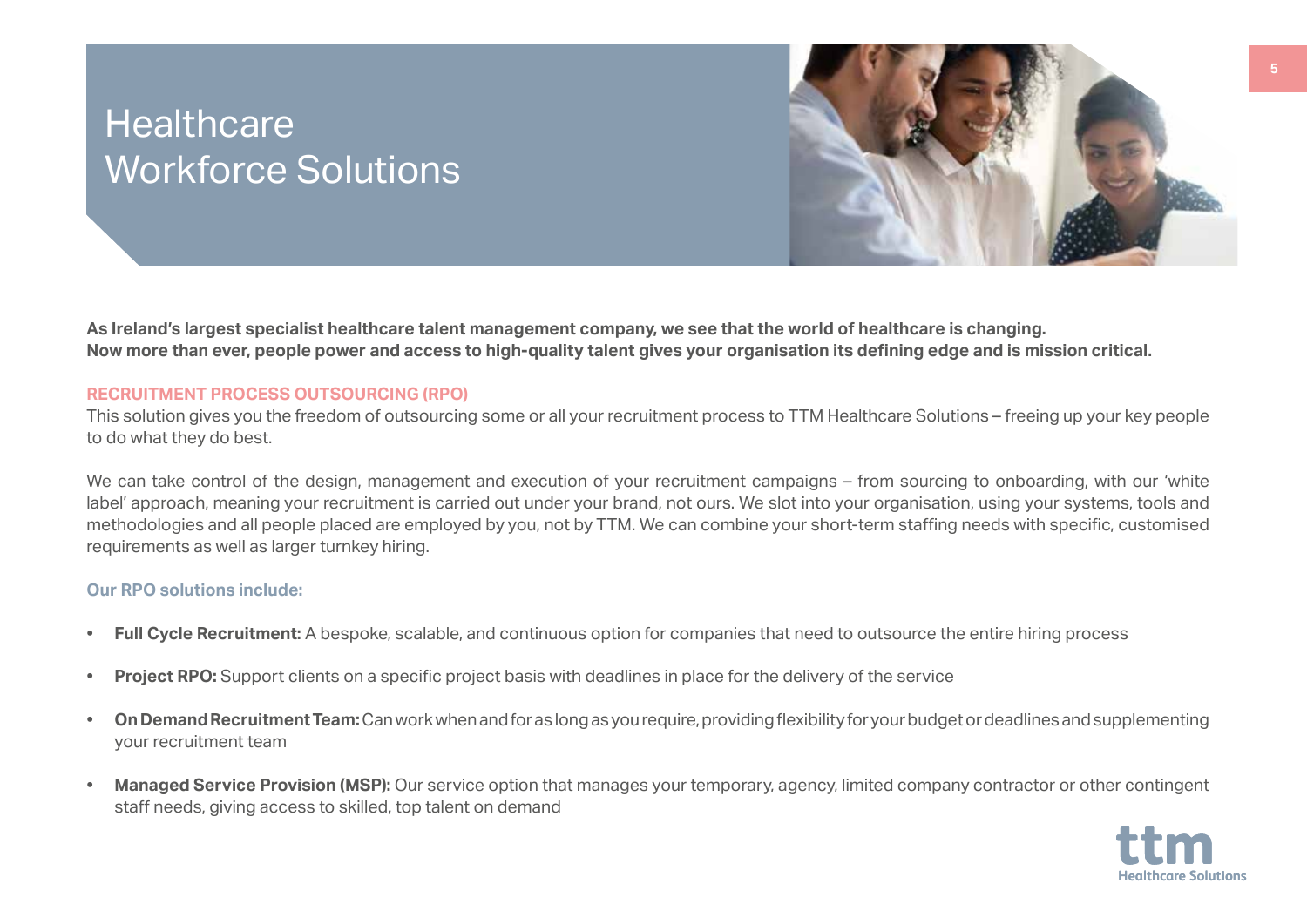### **Healthcare** Workforce Solutions



#### **LEADERSHIP DEVELOPMENT PROGRAMMES AND TTM TRAINING SERVICES**

We support organisations who seek to grow and develop their employees. Our bespoke Leadership Development programmes for Senior and Mid-Level Management teams include strategic programmes which transform business's by improving skills sets and abilities. As well as aiding retention, our programmes aid succession planning and ultimately increases your organisations performance and success.

Our inhouse Training Academy - **TTM Training & Consultancy,** supports you in providing a range of mandatory training courses. We leverage our extensive expertise and knowledge of the Healthcare Industry, to deliver a best-in-class service through a range of practical and online courses.

#### **Our Programmes include:**

#### **CPD ACCREDITED COURSES AND LOCAL COURSES AND LOCAL COURSES AND LOCAL COUNTING AREA LIMITED COURSES**

Safeguarding of Vulnerable Adults **Epilepsy and Midazolam** Infection Prevention and Control Safe Administration of Medication Child Protection and Welfare Training CPR & AED Report Writing **Patient Moving and Handling** Introduction to understanding Self Harm **HACCP** Food Safety Training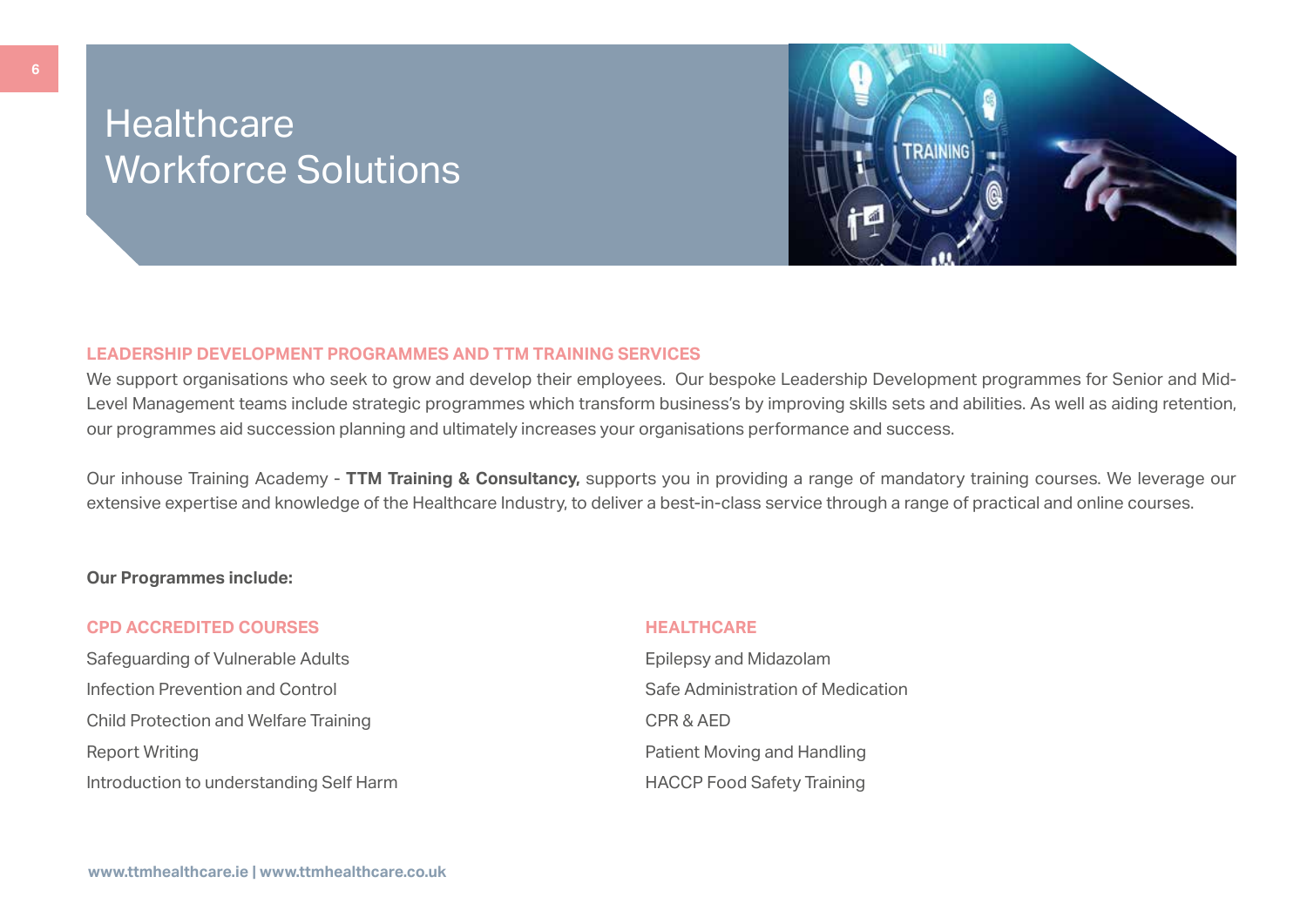### Healthcare Business Process Outsourcing



#### **PRE-EMPLOYMENT CHECKS AND COMPLIANCE OUTSOURCING**

When recruiting new team members, it's essential that candidates go through each stage of the process as effectively and speedily as possible – getting people into their new roles without costly delays. At the same time, you need to be sure you're bringing on board quality, trusted people who meet all essential requirements. To facilitate this, our dedicated team of experienced Compliance Officers provides a wide range of Compliance and vetting services tailored to your specific needs. Team Leaders provide quality checks throughout each stage of the pre-employment process which includes:

- **• Appropriate Approval Documents**
- **• Occupational Health Clearance**
- **• Visa Processing**
- **• Application Forms and Signed Declaration**
- **• CORU/NMBI or applicable registration**
- **• Copy of Qualifications**
- **• Reference Checks**
- **• Statutory Declaration**
- **• Birth Certificate**
- **• Proof of Address**
- **• NVB1 (Garda Vetting Request)**
- **• Garda Vetting Clearance**
	- **• Overseas Police Clearance**
- **• Marriage Certificate**
- **• Work Permit**
- **• Incremental Credit**
- **• Verification of Service**
- **• Training Certificate**

### **GARDA VETTING AND BACKGROUND CHECKS**

To ensure your healthcare organisation complies with the National Vetting Bureau Acts 2012-2016, Garda Vetting Processing is the most fundamental component within the Safe Recruitment Practices of TTM Healthcare.

To deliver this essential service, we have our own Garda Vetting Signatory. Our Garda Vetting Department comprises two authorised Liaison Personnel who manage all Garda Vetting Applications, as well as 10 Clerk Log Ins.

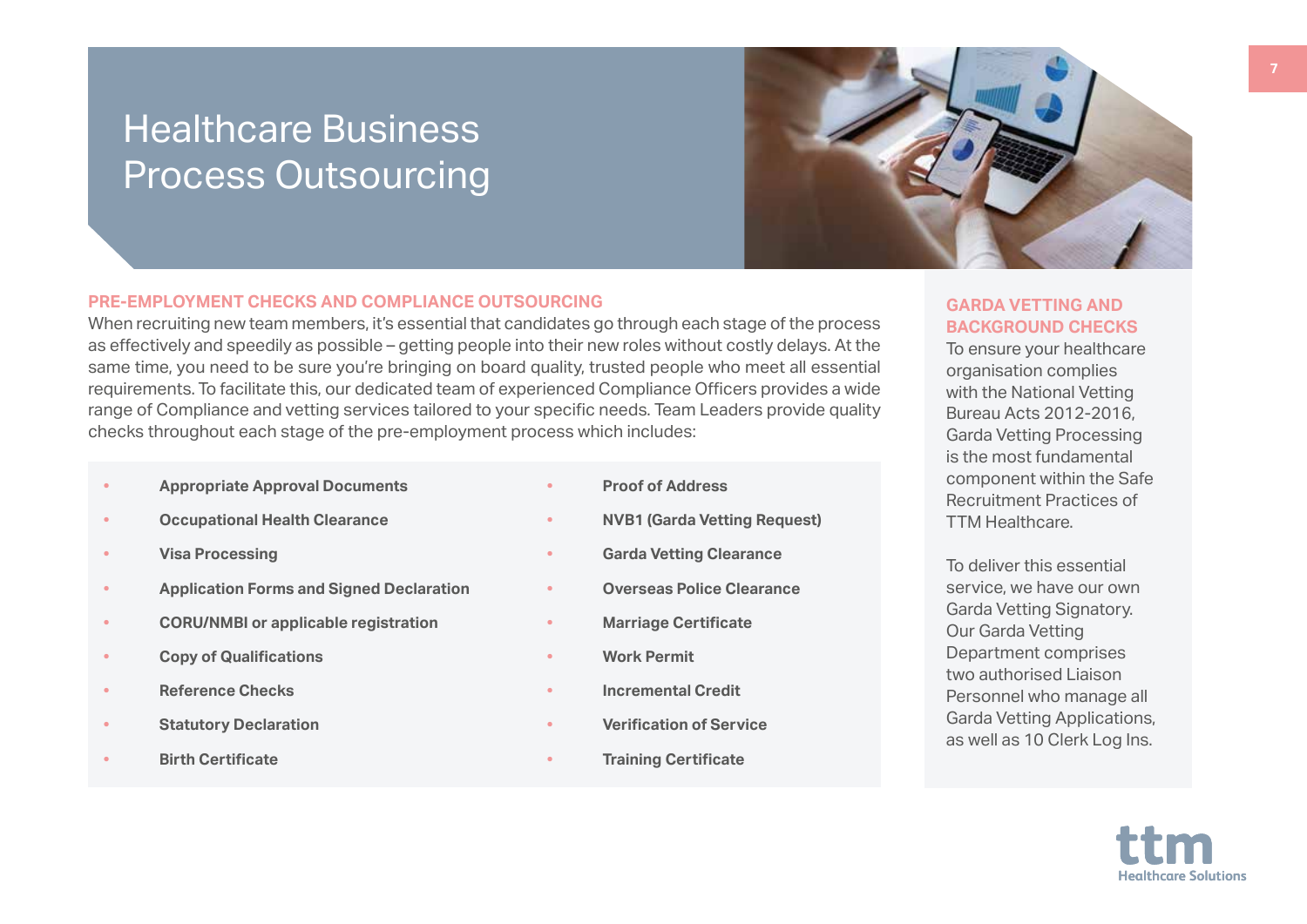### Healthcare Business Process Outsourcing

#### **ADMINISTRATIVE INSOURCING AND OUTSOURCING**

We offer flexible, scalable administrative service insourcing and outsourcing, with quality assurance as standard.

Our specialist administrative service teams are available to reduce your administrative burden, maintain strict information confidentiality, and improve organisational effectiveness. We can work as part of your in-house team or provide the entire service, reducing complex and time-consuming tasks to support your team.

Not only do we deliver customised administrative services, but our in-depth experience also allows us to share our knowledge of best practice and industry advancements.

Time-intensive and complex back-end administration can displace the focus and effectiveness of your key people. To ensure all necessary back-office tasks are managed effectively while leaving your team free to concentrate on their core activities – we provide a full menu of business process services. We work both onsite with our customers providing bespoke administrative solutions and are an outsource option for the tasks and projects you need completed on deadline.

#### **Our range of services include:**

- Interview Note Taking & Transcription Services
- Panel of Independent Chairpersons
- Customer Service & Contact Centre Consulting
- Data Entry and Back Office Processing
- Waiting List Management & Appointment Scheduling
- Psychometric Assessment Tests
-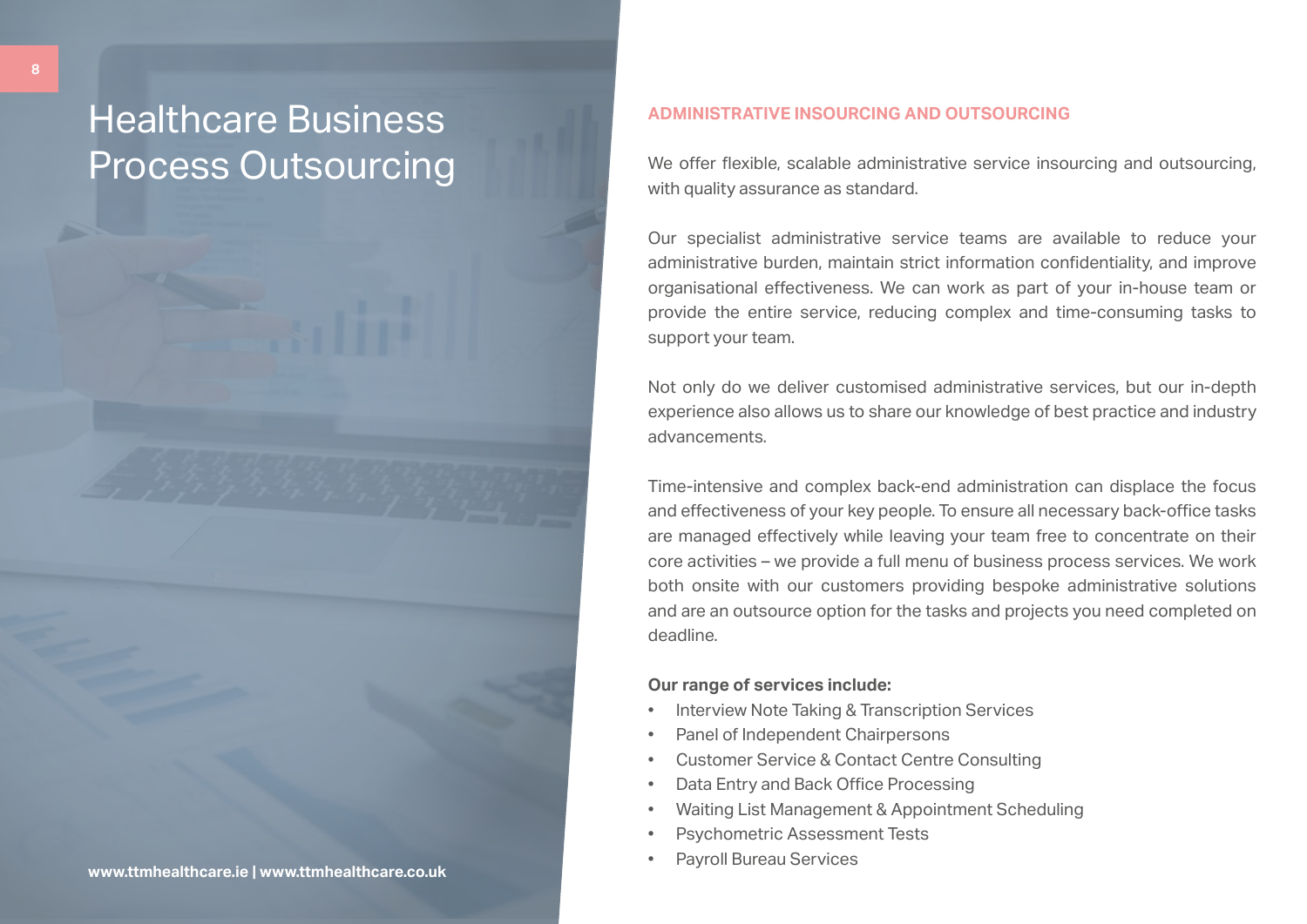### Clinical & Administrative Healthcare Services



Our specialised division has been carefully assembled to provide specific bespoke requirements, to reduce processing time and cut waiting lists. Our fully compliant clinicians and experienced administrators address all aspects of any particular process ensuring that your organisation meets all statutory obligations. Our Team will work with you in tailoring our expertise to meet your specific needs, our extensive experience in this area has allowed us to seamlessly slot into existing teams to both support and enhance existing and new services.

#### **PROVISION OF CLINICAL ASSESSMENTS**

Our team of Clinicians specialise in assessing and supporting an extensive range of developmental delays and disabilities for children and young adults, directly reducing long standing waiting lists. We provide teams to complete both Autism Spectrum Disorder and Preliminary Team Assessments with the compilation of the corresponding comprehensive report. Our Clinical Teams are comprised of Clinical & Educational Psychologists, Occupational Therapists and Speech & Language Therapists.

### **PROVISION OF CLINICAL ADMINISTRATION SERVICES**

We provide a specialised trained team of Assessment and Liaison Officers, who complete Assessment Reports (including onward referral letters) for children and young adults as well as the provision of Liaison services to manage the provision of all identified needs. The accurate completion of Assessment of Needs Reports and the role of our Liaison officers is critical to ensuring families receive the relevant support they need, ensuring that appropriate referrals are in place for those with a diagnosed disability . Our service will remove heavy administrative back logs and our teams work directly with families, the relevant Children's Disability Network Team & Primary Care Services, ensuring the appropriate support channels are in place. TTM's Healthcare Clinical & Administrative Service addresses this challenge specifically for organisations in the public and voluntary healthcare sector. In Addition to this we can adapt our administration team to provide administration services to suit any particular requirement within your organisation.

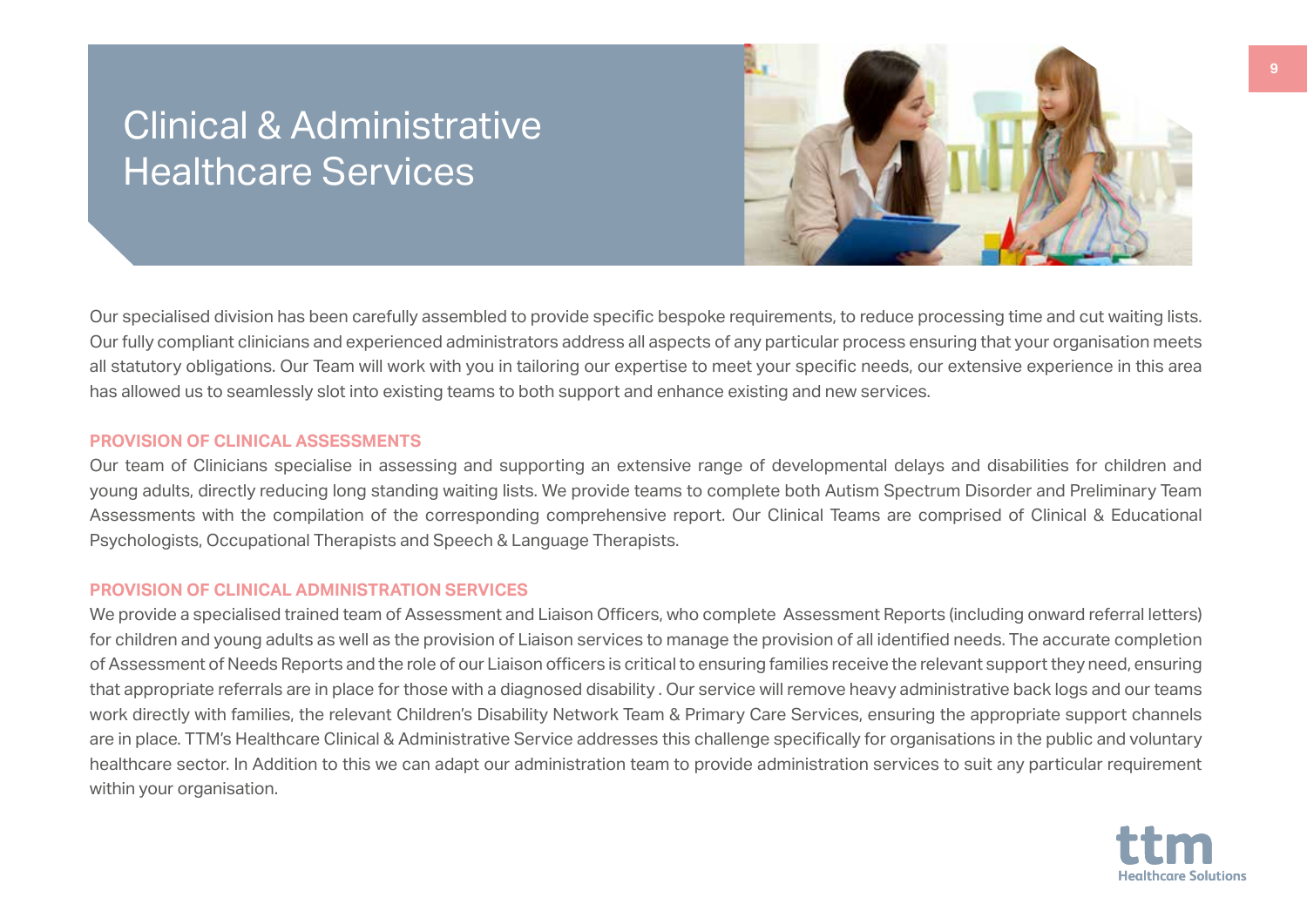### Clinical & Administrative Healthcare Services

#### **OCCUPATIONAL HEALTH SCREENING**

The healthcare sector experiences some of the longest delays in Occupational Health Checks, during which candidates can be lost. We remove this hurdle for you, by offering our Occupational Health Screening service, customised to your specific needs.

We tailor our screening programmes to cover a wide range of both medical assessments and health screening requirements. We assist with any backlog ensuring candidates and employees can be more efficiently processed and placed into posts quicker.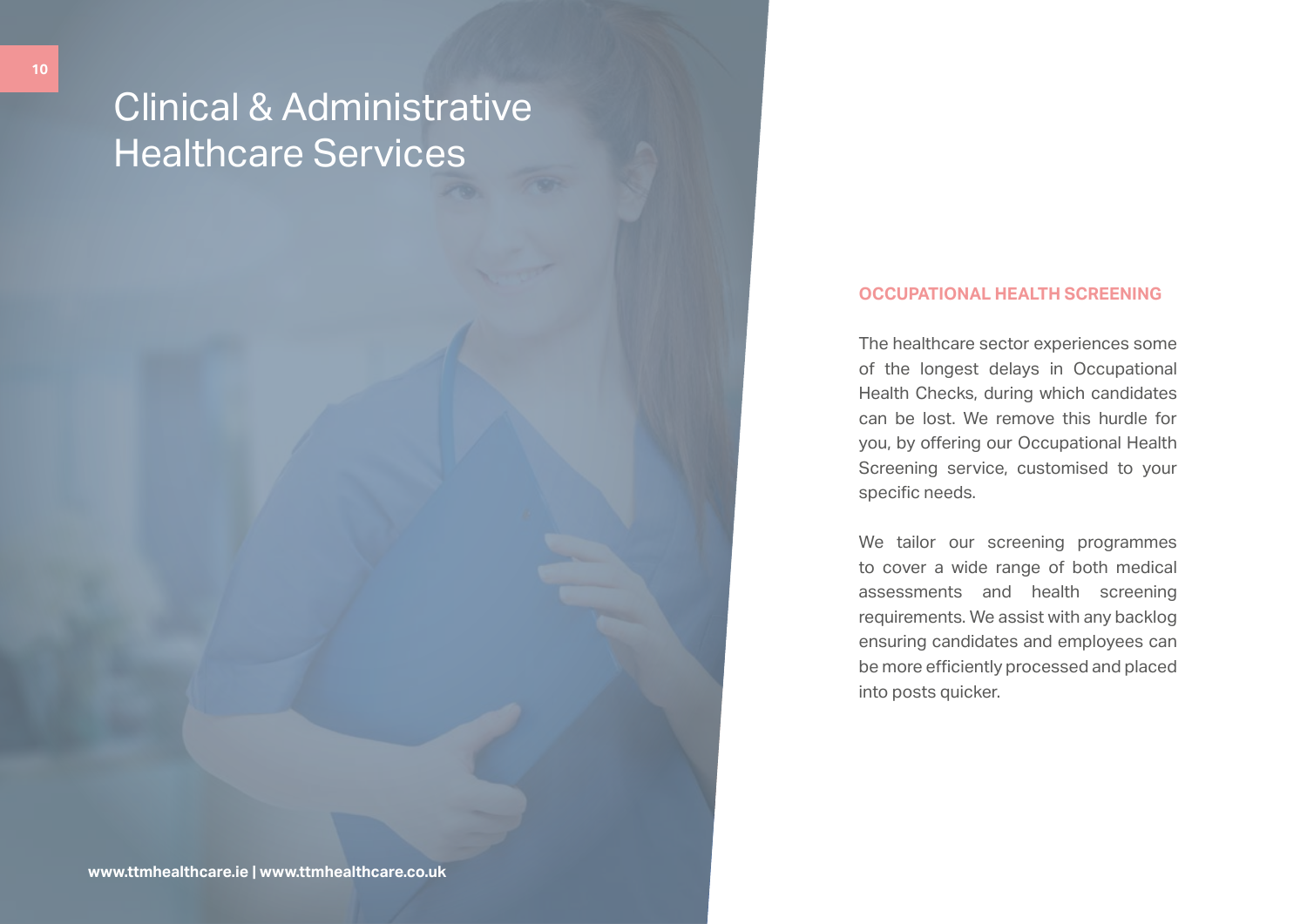### **About Us**

**TTM Healthcare Solutions is renowned as a world-class specialist national and international healthcare solutions company.** 

**Our expertise and knowledge in Healthcare Talent Management and Healthcare Process Outsourcing, allows us to understand and have insight into the challenges of the healthcare sector: we know its pain points, its potential, where internal efficiencies may be made and how we can make a difference, through our experience, expertise and enthusiasm.**

**We place candidates in the healthcare market across Ireland, Britain, Northern Ireland and the Middle East. Serving the public, private and voluntary sectors we send 2,500 people to work in flexible frontline and support service roles every week and place in excess of 300 people in permanent jobs each month.** 

**Our 20 years of deep sectoral knowledge recruiting across a wide variety of healthcare professions and environments, enables us to understand the challenges our clients face beyond talent management. We are specialists in Healthcare Solutions.** 

# ttm **Healthcare Solutions**

### **CELEBRATING 20 YEARS**



Our Credentials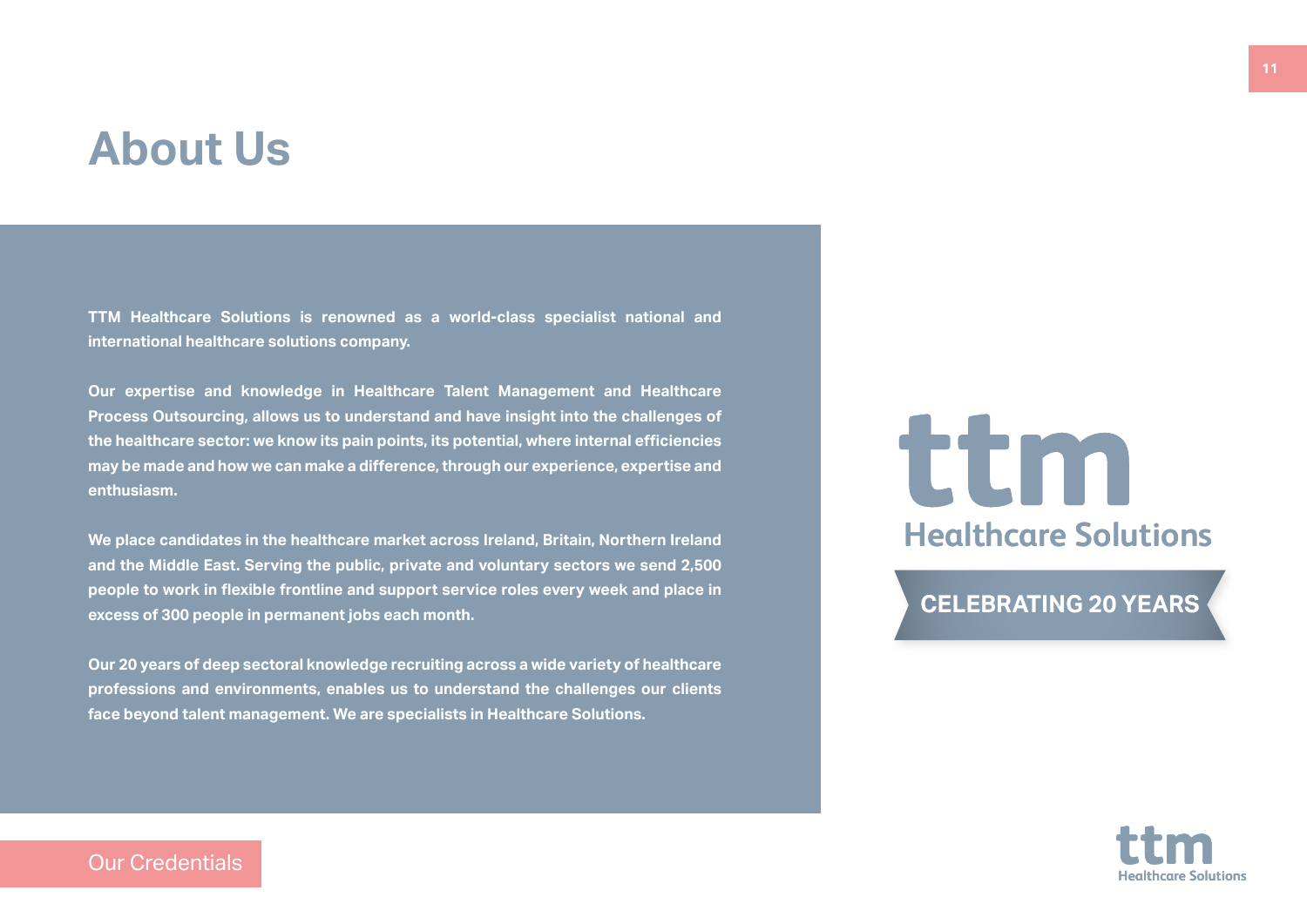

**Paul Bellew, Business Manager HPO** paul.bellew@ttmhealthcare.com +353 (0) 86 1304725



**Paula McDonnell, Managing Director** paula.mcdonnell@ttmhealthcare.com +353 (0) 87 2027760



**Jane Hanley, Compliance Manager** jane.hanley@ttmhealthcare.com +353 (0) 86 0297169



**Colin McDonagh, Finance Director** cmcdonagh@ttmhealthcare.com +353 (0) 86 0482591



**Tommy Lees, Commercial Director** tommy.lees@ttmhealthcare.com +353 (0) 87 2488298



**Kieran Frawley, Head of IT** kieran.frawley@ttmhealthcare.com +353 (0) 87 9978822



**Paula Feeney, Brand & Marketing Manager** paula.feeney@ttmhealthcare.com +353 (0) 86 1034843

### Our Expertise